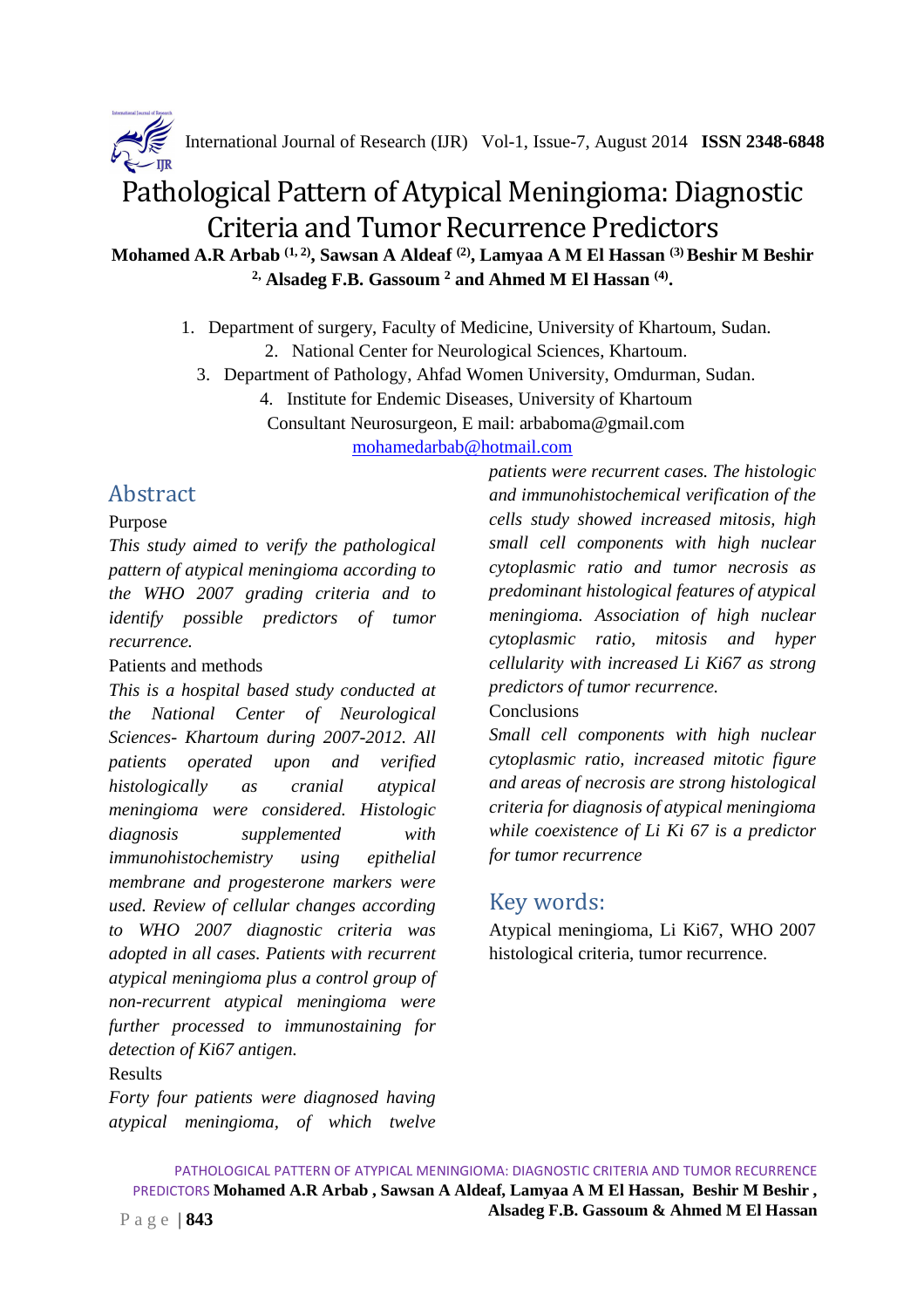International Journal of Research (IJR) Vol-1, Issue-7, August 2014 **ISSN 2348-6848** Introduction

Meningiomas are common tumors of the CNS that originate from the meningeal coverings of the brain and spinal cord; it derives from the arachnoid cap cells. It accounts for about 30% of all primary brain tumors. The annual incidence of meningioma is estimated at 5 per 100 000 individuals. There is distinct gender preponderance towards women with a female to male ratio of about 2:1**.**Although most meningioma are benign, however, they have a broad spectrum of clinical characteristics and histologically distinct subtypes that are associated with high risk of recurrence, even after microscopic complete resection  $(1,2)$ . In rare instances, meningioma are malignant. The WHO classification aims to better predict the divergent clinical characteristics of meningioma with a histological grading system based on statistically significant clinicopathological correlations.

There are three types of meningioma according to WHO 2000 grading classification grade1 which is considered benign, grade 11 that are intermediate and grade 111 which is malignant. This classification has set certain morphological criteria to classify the pathological characteristics of meningioma (3). The current version of WHO classification was updated in 2007; it divided meningioma into three groups based on morphological criteria which have important implications on patient's management <sup>(4)</sup>.

 In spite of the adopted WHO 2007 scale, still prediction of the biological behavior of meningioma remains a challenge.

Immunohistochemical studies using Ki 67 have been done to outline the predictive correlation of Ki 67 with histological grading and tumor recurrence  $(5, 6)$ . In Sudan cranial meningioma is the most encountered cerebral neoplasm. The atypical variant amounts to 30% of all meningioma and poses a clinical challenge since it is associated with relatively high risk of tumor recurrence.

## General objective:

To identify the immunostaining reactivity of ki67 antigen in atypical (grade 11) meningioma among Sudanese patients.

#### Specific objectives:

1/ to identify the atypical histological criteria of meningioma among Sudanese patients according to WHO criteria 2007.

2/ to verify ki67 antigen labeling index, in atypical meningioma among Sudanese patients.

3/ to correlate the atypical features according to WHO criteria 2007 and ki67 antigen labeling index.

# Clinical Material and methods

This is a prospective study done at the National Center of Neurological Sciences (NCNS) - Khartoum during the period 2007- 2012. All patients operated upon for cranial tumors and the histopathology confirmed the diagnoses of atypical meningioma were considered in the study. Tumor specimens were processed for histologic diagnosis of meningioma. Immunohistochemistry using epithelial membrane antigen (EMA) and progesterone markers were used to confirm diagnosis of atypical meningioma.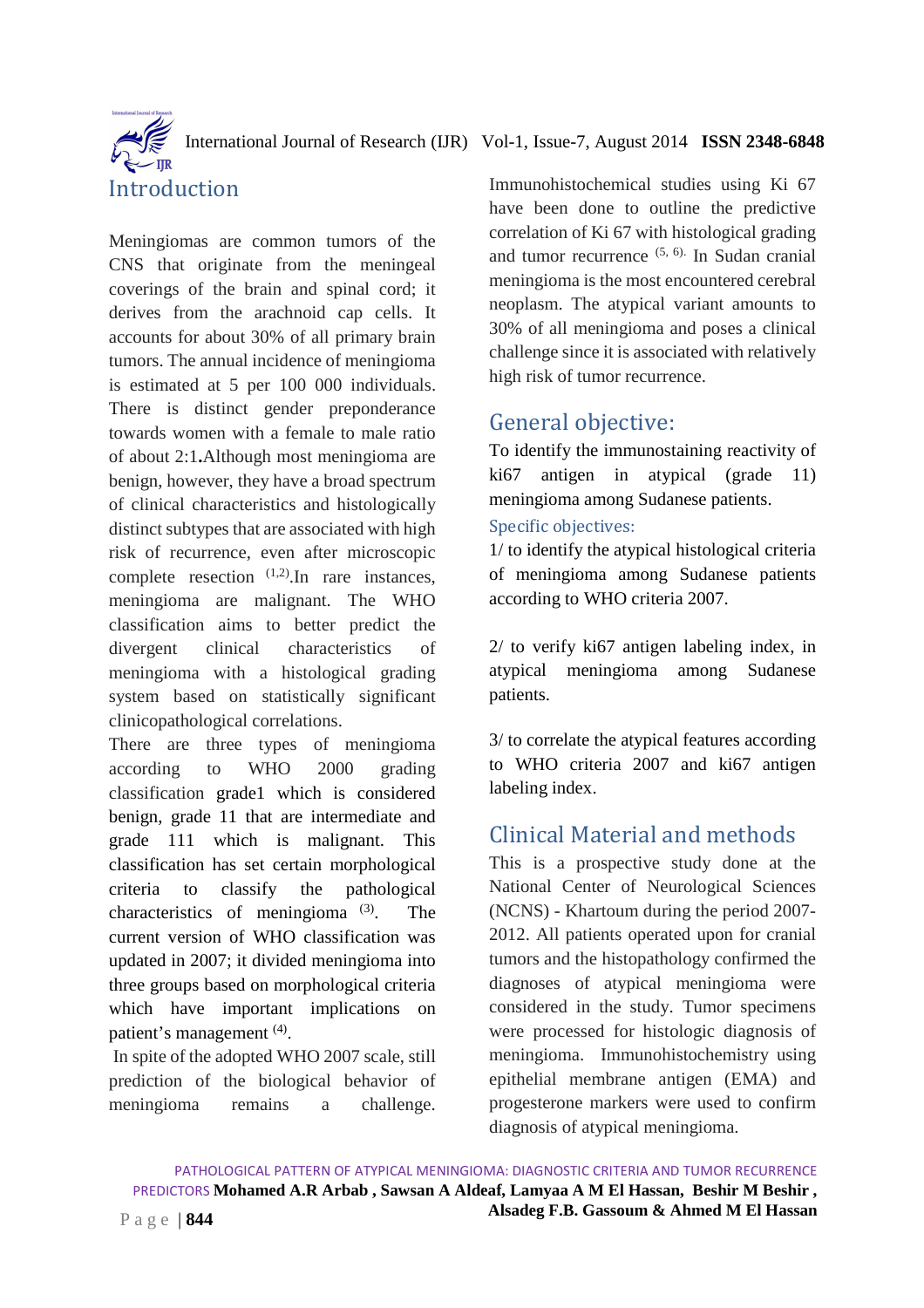

International Journal of Research (IJR) Vol-1, Issue-7, August 2014 **ISSN 2348-6848**

The diagnosis of atypical meningioma was made according to 2007 WHO criteria, which are defined as:

- $\div$  The tumor contains 4 or more mitotic figures per 10 high power fields (0.16 mm).
- The tumor exhibiting at least three of the following features:

A/ Hyper- cellularity.

B/ Pattern less sheet- like growth.

C/ Macronuclei.

 D/ Small cell components with high nuclear cytoplasmic/ratio.

E/ Zones of necrosis.

In another setting all recurrent atypical tumors (12 cases) plus 16 random non recurrent atypical cases were selected. The atypical features for each case were studied using immunostaining for ki67 antigen according to Dako standard protocol. Paraffin embedded blocks were sectioned 4 µm thick. These were then mounted onto special immunostaining slides and then incubated in the oven at  $65^{\circ}$  C for overnight. The slices were then treated with xylene, absolute ethanol, 90% ethanol, 70% ethanol respectively, and then washed in tap water. The sections were placed in target retrieval solution high pH (50 xs) at 95  $\degree$ C in water path for 30 minutes (Dako Denmark A/S, productionsvej 42 DK-2600 Glostrup, Denmark)**.** Dako pen was used for drawing a circle around the reaction area on the slides. The slides were then placed in washing buffer for 10 minutes, followed by hydrogen peroxide for peroxidase blocking, and then washed in washing buffer for 15 minutes. , The primary antibody was added to all sections for 30 minutes, then washed in buffer for 15 minutes, followed by link

solution (HRP) for 25 minutes, and washed in buffer for 15 minutes, and then diluted DAB solution was added for 10 minutes, and washed twice in water and washing buffer respectively. Mayer's heamatoxyline was used as a counter stain and the slides were cover slipped using DPX mounting medium. All sections were examined under the light microscope. The MIB-1 LI is calculated as the percentage of tumor cell nuclei that stain positive out of the total number of tumor cell nuclei counted, as  $( >5\%, <5\%$  and –ve).

Data processing and statistical analysis

Data were analyzed using SPSS 13 software with reference P.value of 0.05 was considered statistically significant.

### Results

During the period from 2007 to 2012 a total of 44 cases were operated upon for cranial tumor and diagnosed as atypical meningioma according to WHO 2007 criteria, accounting to 12% of the total number of cranial meningioma operated upon during the same period. Males constituted 38.9% and females 61 %. Parietal and frontal falx locations were the most common anatomical locations constituting 30.6% and 25.0% respectively. According to the WHO 2007 criteria, high nucleus to cytoplasmic ratio and increase mitotic figures were seen in 29 patients each (65.9%), followed by necrosis in 54.5% of the patients. Brain invasion was identified in 3 patients and bone invasion in 6 other patients and in other two patients inflammatory cells with lymphocytes infiltrate were identified (Table 1).

In the recurrent group (12 cases) and the random non-recurrent (16 cases) which was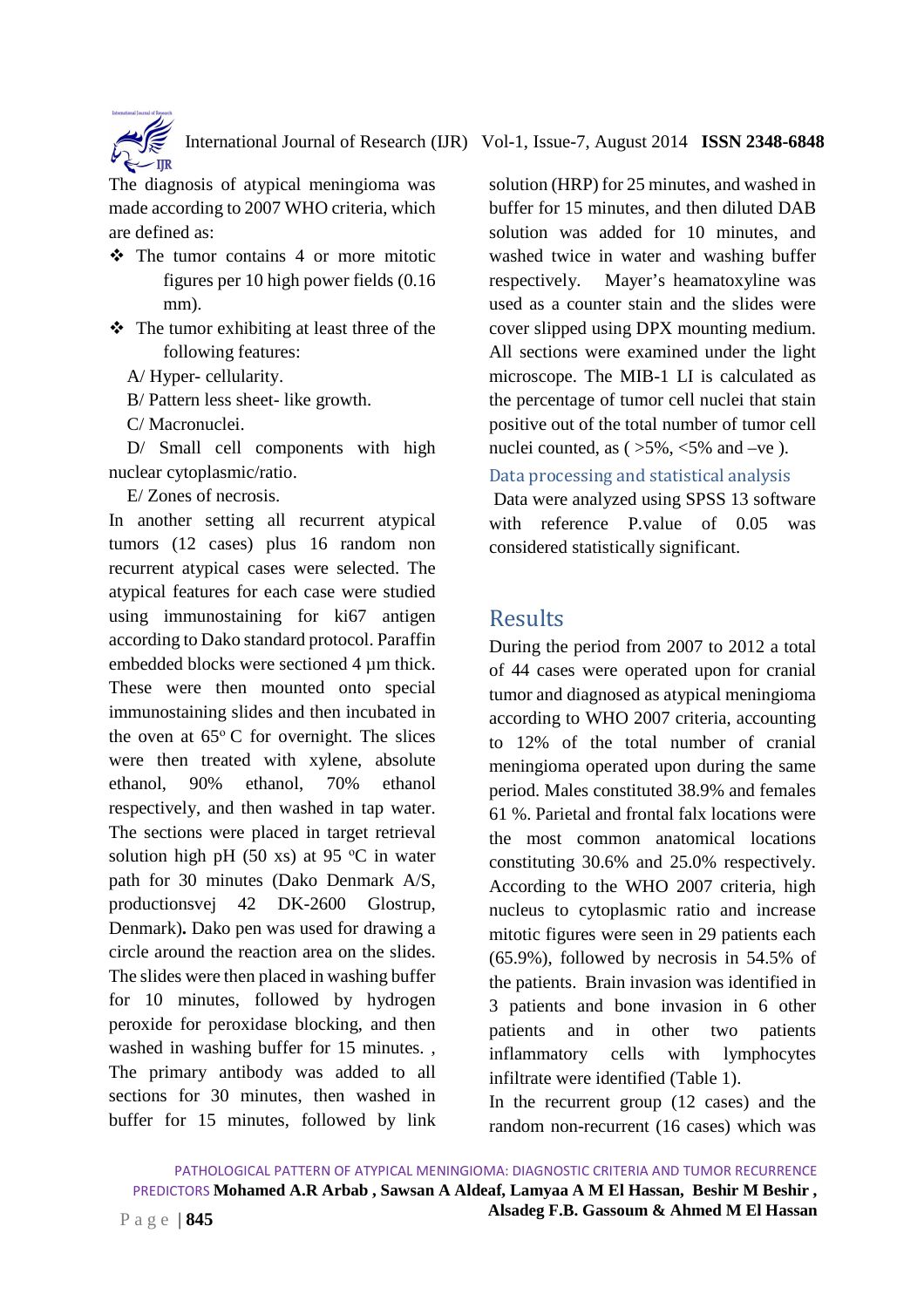

processed for Ki 67 immunostaining, positive immunostaining for Ki 67 antigen was identified in 27 cases (96.4%), and only one case was negative. The Li of Ki 67 antigen was calculated as  $(5\% \text{ and } 5\%)$  of positive cells nuclei out of the total number of tumor cells. Seventeen of the cases showed Li Ki 67 of  $>5\%$  constituting (62.9%). and 10 of the cases were <5% (Table 2).

Positive immunostaining for Ki 67 was identified in 14 cases (66.6%) with sections showing high nuclear cytoplasmic ratio, 13 patients (61.9%) with increased mitotic figure and in 11 patients (52.3%) with tumor necrosis (Fig. 1).

Within the twelve patients (42.8%) with tumor recurrence, the dominant WHO 2007 criteria, were high nuclear cytoplasmic ratio (75%), increased mitotic figures (66.7%) and hyper cellularity in (58.3%) (Table 2).

### **Discussion**

Meningioma has been recognized as a tumor entity for nearly 200 years. It accounts for 24- 30% of intracranial tumors and they are considered mostly as benign  $(3)$ . A significant minority are atypical (WHO Grade II). Whole older series put the proportion of atypical meningioma at 5-7%; the actual proportion using the current WHO definitions is probably 15-20%.

Before the 2000 WHO classification scheme, several subjective classification systems existed. The (2000 WHO) grading system reclassified meningioma, creating standard diagnostic criteria, including WHO Grade II (atypical) meningioma, that is composed of ;  $\geq$ 4 mitotic cells per 10 hpf and/or 3 or more of the following: hyper

cellularity, small cells, necrosis, prominent nucleoli, and sheeting.

Further revision of the WHO scheme in 2007 included brain invasion in an otherwise Grade I tumor as an additional criterion for a WHO Grade II lesion <sup>(4)</sup>. This recent WHO 2007 classification provides broad criteria for differentiating benign and atypical meningioma, with hyper cellularity and increased mitotic index as possible predictors for recurrence. Necrosis and focal necrosis have also been regarded as indicators of recurrence. Some studies has reported on the histological features of meningioma and the genetic predisposition to the disease (7,8,9).Numbers of macrophages and T and CD8 lymphocytes in meningioma have been related to atypical histology (10).

In the present study, we adopted the above WHO 2007 grading criteria. The histopathological criteria for the accurate interpretation of atypical meningioma have been well adopted as defined in this study. This scoring system clearly distinguished benign and atypical variants of meningioma. It is being emphasized that neuro pathologists should be familiar with these criteria and the scoring system. In addition, an accurate interpretation of the atypical meningioma is essential since these tumors are likely to recur much earlier than benign and may necessitate adjuvant radiotherapy as treatment modality.

Results of this study have shown that the atypical meningioma (WHO Grade II) constituted 9.4% of all meningioma that were seen during a five year period 2007-2012 at the NCNS. They were diagnosed using the WHO 2007 morphological criteria. In the present series, small cell components with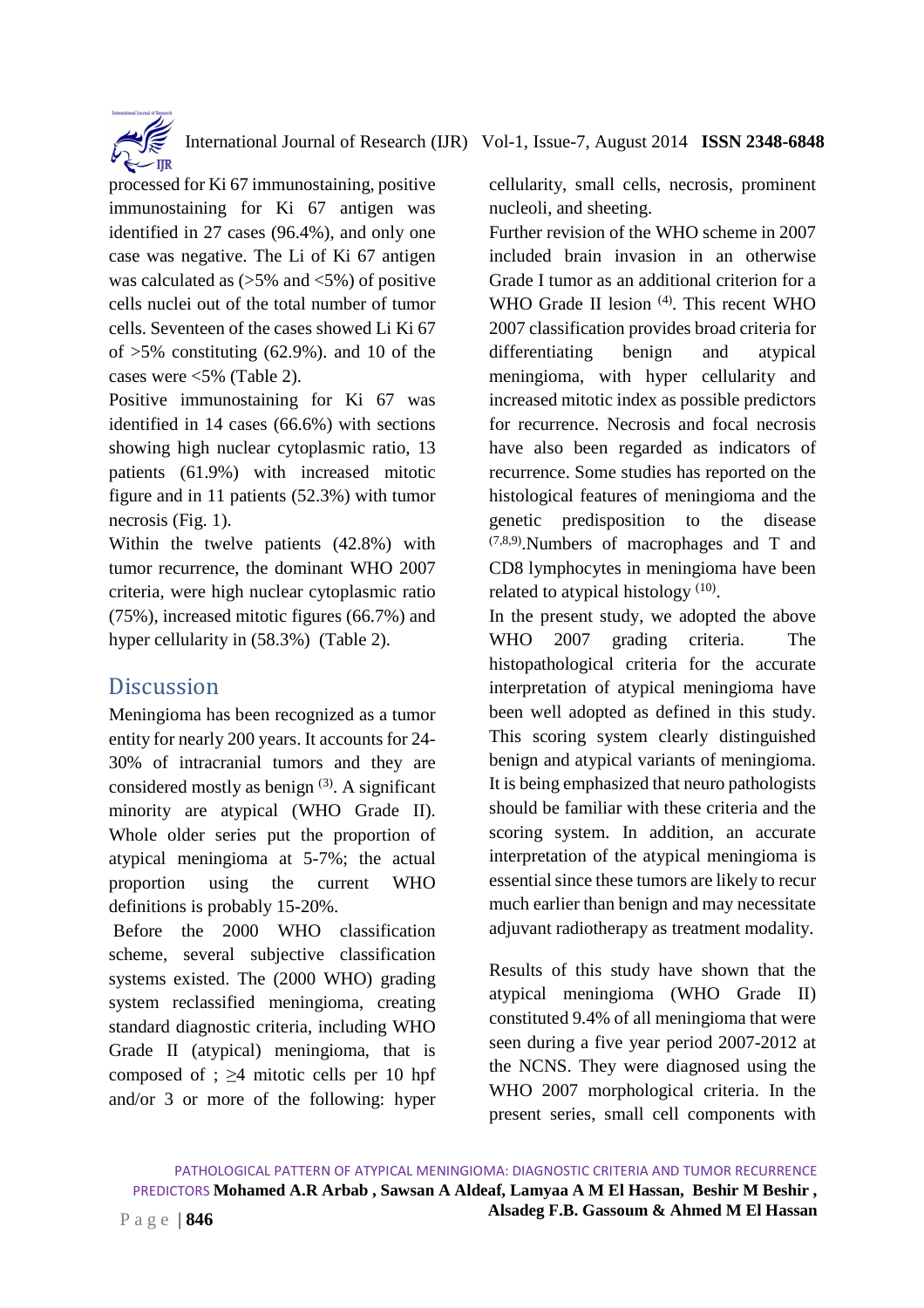International Journal of Research (IJR) Vol-1, Issue-7, August 2014 **ISSN 2348-6848**

high nuclear to cytoplasmic ratio and increased mitotic figures were the most common features seen, followed by necrosis and to less extent the other remaining criteria. The histological criteria in the recurrent specimens are observed in order of frequency, high nuclear to cytoplasmic ratio in 75%, increased mitotic figures in 66.7% and hypercellurarity in 58%. The other criteria are less frequent. Furthermore the histological patterns of the recurrent tumors and the Ki67 Li have distinct association. While small cell components with high nuclear to cytoplasmic ratio, increased mitotic figures and tumor necrosis seem to be strong histological indicators of atypical meningioma, co-existence of Ki 67 Li and/or small cell components with high nuclear cytoplasmic ratio, increased mitosis and hyper cellularity are strong predictors of tumor recurrence. Accurate histopathological diagnosis of atypical meningioma is essential for predicting the recurrence and biological behavior as well as for planning postoperative treatment modalities. Large scale series is needed to consolidate the results of this study. The frontal and falx areas were the most common sites affected followed by the temporal area, CPA and sellar regions. The anatomic location does not seem to influence the biological behavior of the tumor.

# **Conclusion**

In conclusion the present study suggests that small cell components with high nuclear cytoplasmic ratio, increased mitotic figure and areas of necrosis are strong histological criteria for diagnosis of atypical meningioma

while coexistence of Li Ki 67 is a predictor for tumor recurrence.

# References

- 1. Jaaskelainen, J., et al. "The growth rate of intracranial meningiomas and its relation to histology. An analysis of 43 patients." Surg.Neurol. 24.2 (1985): 165-72.
- 2. Jaaskelainen, J., M. Haltia, and A. Servo. "Atypical and anaplastic meningiomas: radiology, surgery, radiotherapy, and outcome." Surg.Neurol. 25.3 (1986): 233-
- 3. Kleihues, P., et al. "The WHO classification of tumors of the nervous system." J.Neuropathol.Exp.Neurol. 61.3 (2002): 215-25.

4. Louis, D. N., et al. "The 2007 WHO classification of tumours of the central nervous system." Acta Neuropathol. 114.2 (2007): 97-109.

5. Babu S, Uppin SG, Uppin MS, Panigrahi MK, et al. Meningiomas: correlation of Ki67 with histological grade. Neurol India. 2011 Mar-Apr; 59(2):204-7.

- 6. Bruna J, Brell M, Ferrer I et al. Ki-67 proliferative index predicts clinical outcome in patients with atypical or anaplastic meningioma. Neuropathology. 2007 Apr; 27(2):114-20.
- 7. Perry, A. and L. P. Dehner. "Meningeal tumors of childhood and infancy. An update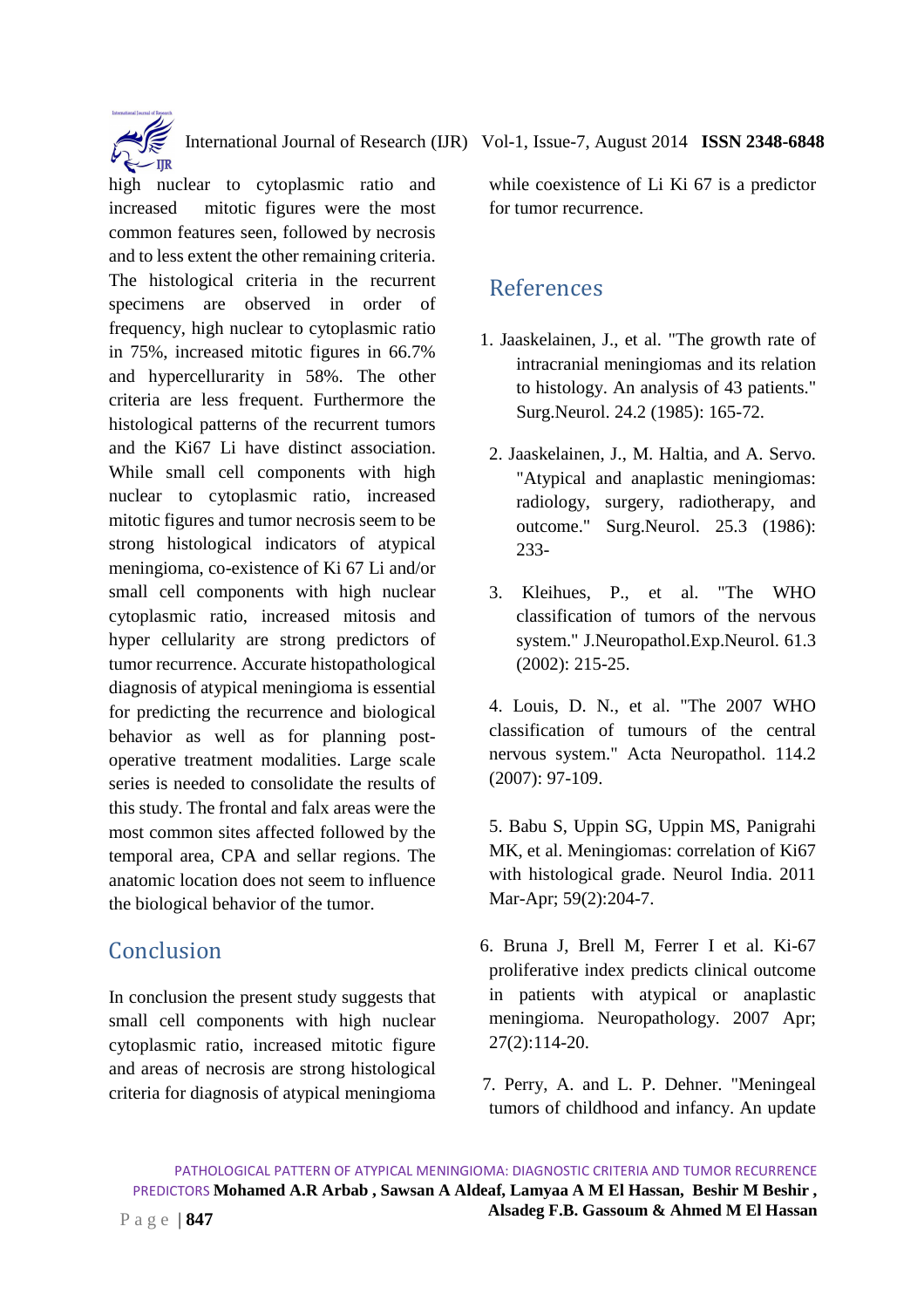International Journal of Research (IJR) Vol-1, Issue-7, August 2014 **ISSN 2348-6848**  $\overline{\text{IIR}}$ 

and literature review." Brain Pathol. 13.3 (2003): 386-408.

- 8. Perry, A., et al. "Aggressive phenotypic and genotypic features in pediatric and NF2 associated meningiomas: a clinicopathologic study of 53 cases." J.Neuropathol.Exp.Neurol. 60.10 (2001): 994-1003.
- 9. Su, C. F., et al. "Malignant meningiomas- clinical and pathological study of 10 cases." Taiwan.Yi.Xue.Hui.Za Zhi. 85.6 (1986): 608-23.
- 10. Crompton, M. R. and P. C. Gautier-Smith. "The prediction of recurrence in meningiomas." J.Neurol.Neurosurg.Psychiatry 33.1 (1970): 80-87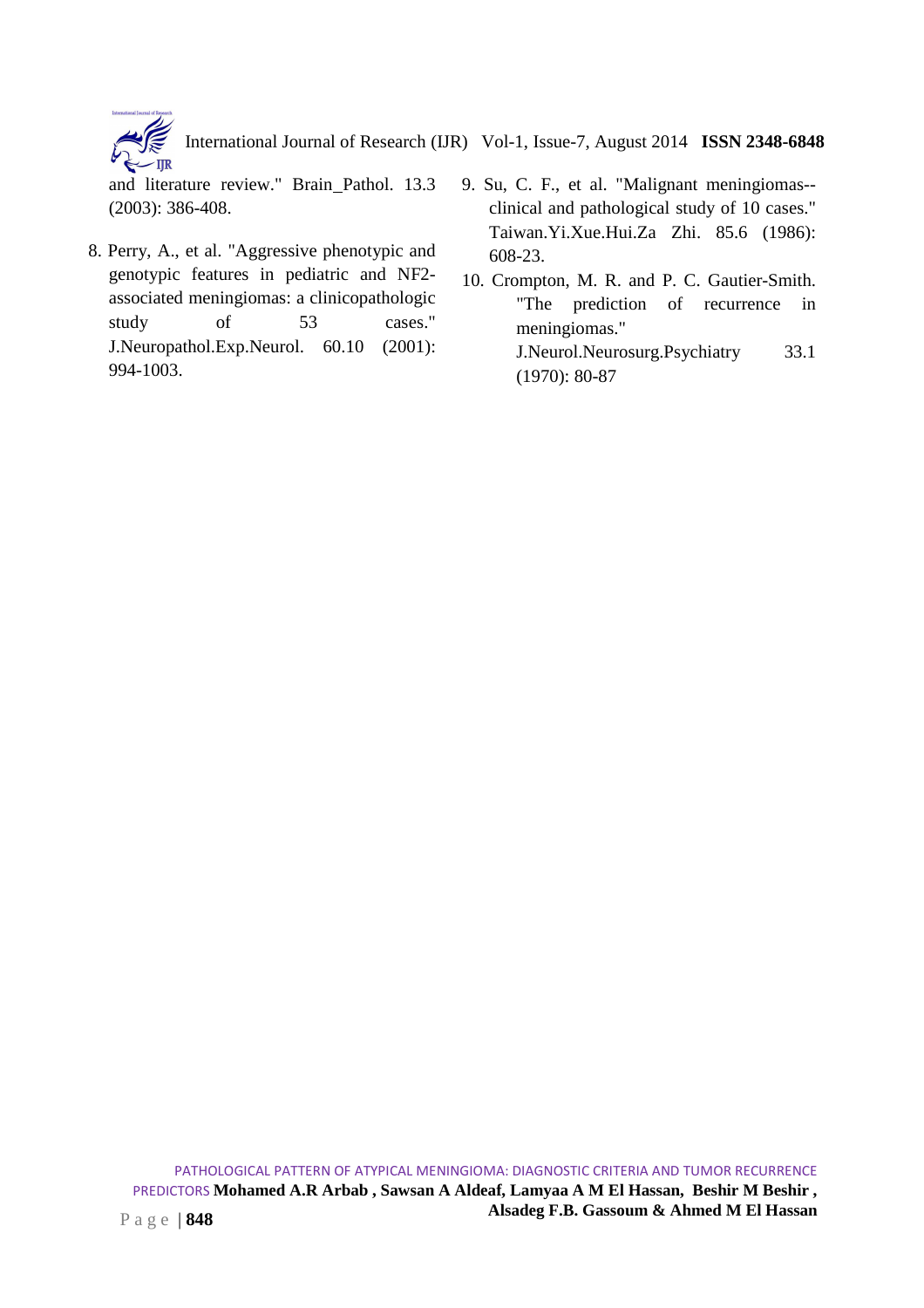# $\sum_{\text{IJR}}$ International Journal of Research (IJR) Vol-1, Issue-7, August 2014 **ISSN 2348-6848**

### Figures and Tables

Fig. 1 Positive immune staining for Ki 67 showing Li Ki67 >5% (A) and <5% (B).  $(X40)$ ).



|  |  | Table 1 WHO 2007 histological criteria of 44 patients with atypical meningioma |  |
|--|--|--------------------------------------------------------------------------------|--|
|  |  |                                                                                |  |

| Histologic criterion              | Number of cases | $\%$ |
|-----------------------------------|-----------------|------|
|                                   |                 |      |
| Increased mitosis                 | 29              | 65.9 |
| Hyper cellularity                 | 16              | 36.4 |
| Macronuclei                       | 21              | 47.7 |
| High nuclear to cytoplasmic ratio | 29              | 65.9 |
| Necrosis                          | 24              | 54.5 |
| Hyperchromasia                    | 13              | 29.5 |
| Nucleoli                          | 3               | 6.8  |
| <b>Brain invasion</b>             | 3               | 6.8  |
| Bone invasion                     | 6               | 13.6 |
| Inflammatory cells                | $\overline{2}$  | 4.5  |
|                                   |                 |      |
| Total                             | 44              | 100  |

PATHOLOGICAL PATTERN OF ATYPICAL MENINGIOMA: DIAGNOSTIC CRITERIA AND TUMOR RECURRENCE PREDICTORS **Mohamed A.R Arbab , Sawsan A Aldeaf, Lamyaa A M El Hassan, Beshir M Beshir , Alsadeg F.B. Gassoum & Ahmed M El Hassan Alsadeg F.B. Gassoum & Ahmed M El Hassan**